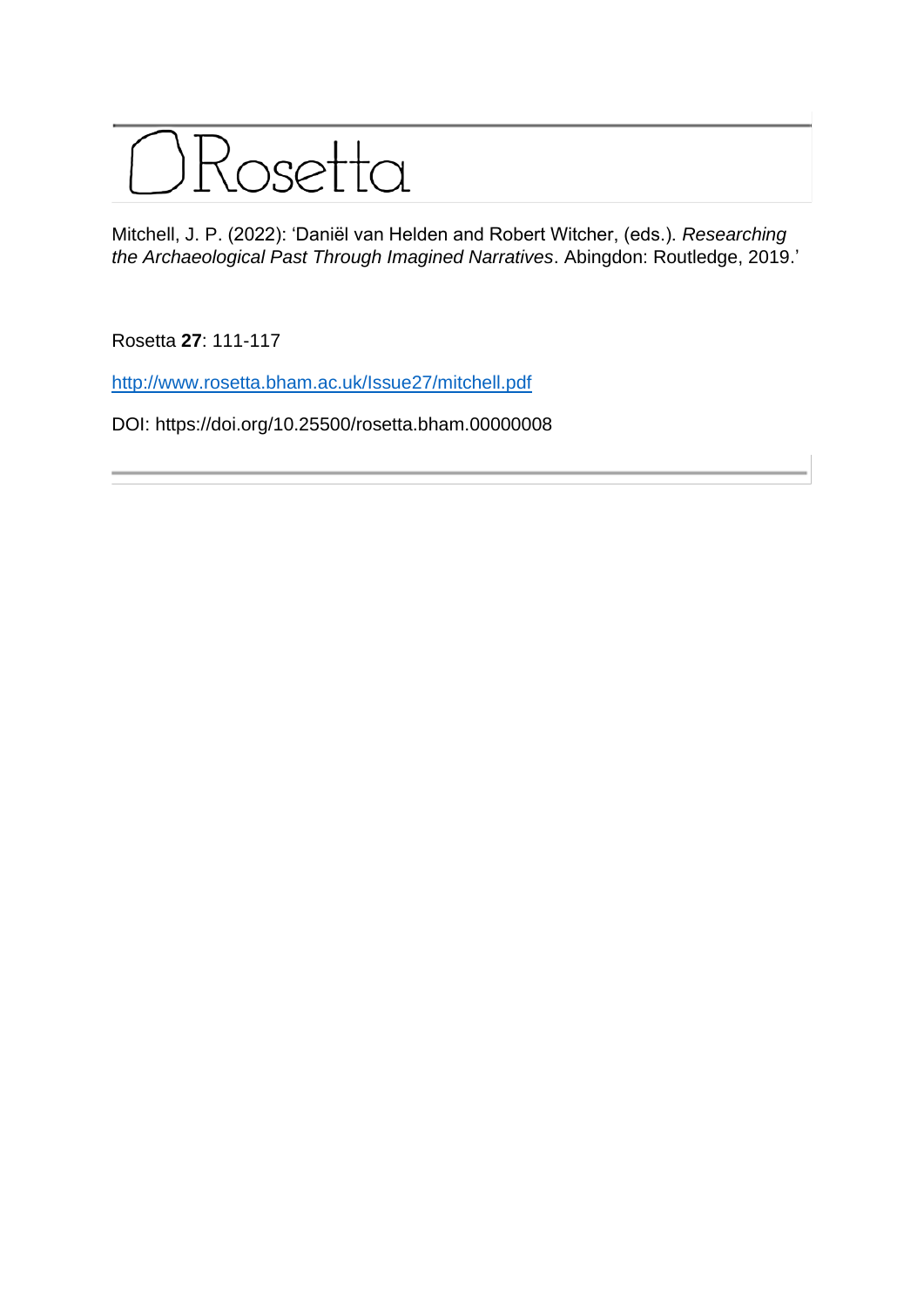## **Daniël van Helden and Robert Witcher, (eds.).** *Researching the Archaeological Past Through Imagined Narratives***. Abingdon: Routledge, 2019. Pp. 312, Figs. 37. £36.99 hardback. ISBN 9781032081939.**

*John P. Mitchell* (University of Birmingham)

This collection of papers provides a novel and explicit introduction to the use of fiction for archaeological research as a valid and informative methodology. Daniël van Helden and Robert Witcher have presented a series of academic works employing, what could be described as, a post-processual methodology to a processual topic; that is, using an explicitly subjective methodology to reach objective conclusions. The use of this subjectivity allows for more detailed discussions and allows for a multiplicity of opinions. This has already been demonstrated as useful and has provided interesting conclusions in areas linked to archaeology: Classical and Egyptian literature. Examples of this include performances of Greek theatre investigating how texts were originally supposed to be performed to get a better sense of the piece and within Egyptology, Richard B. Parkinson collaborated with actress Barbara Ewing on a performance of the *Tale of Sinuhe*. <sup>1</sup> The authors touch on a large number of ways in which fiction can assist archaeological discourse: fiction within research to demonstrate an argument or the practical use of something; the use of fiction to explore a new concept or idea with no explicit engagement with academia; seeing gaps because of fiction. Those new to this field may profit more from its content than those who are more experienced, as some of the uses are rudimentary. In spite of some shortcomings, this is nonetheless a significant publication to archaeological discourse and serves to catch archaeology up to other fields, what are more developed in their theoretical and practical use of fiction for research. This book can be split in two sections: Chapters 1-6 focusing on how fiction can generally help research and Chapters 7-14 on how different forms of fiction have already been used to inform research.

In Chapter 1, 'Historical Fiction and Archaeological Interpretation', van Helden and Witcher ask readers to remember that archaeology is not solely objective, but is

<sup>1</sup> Foley 1999; British Museum 2017.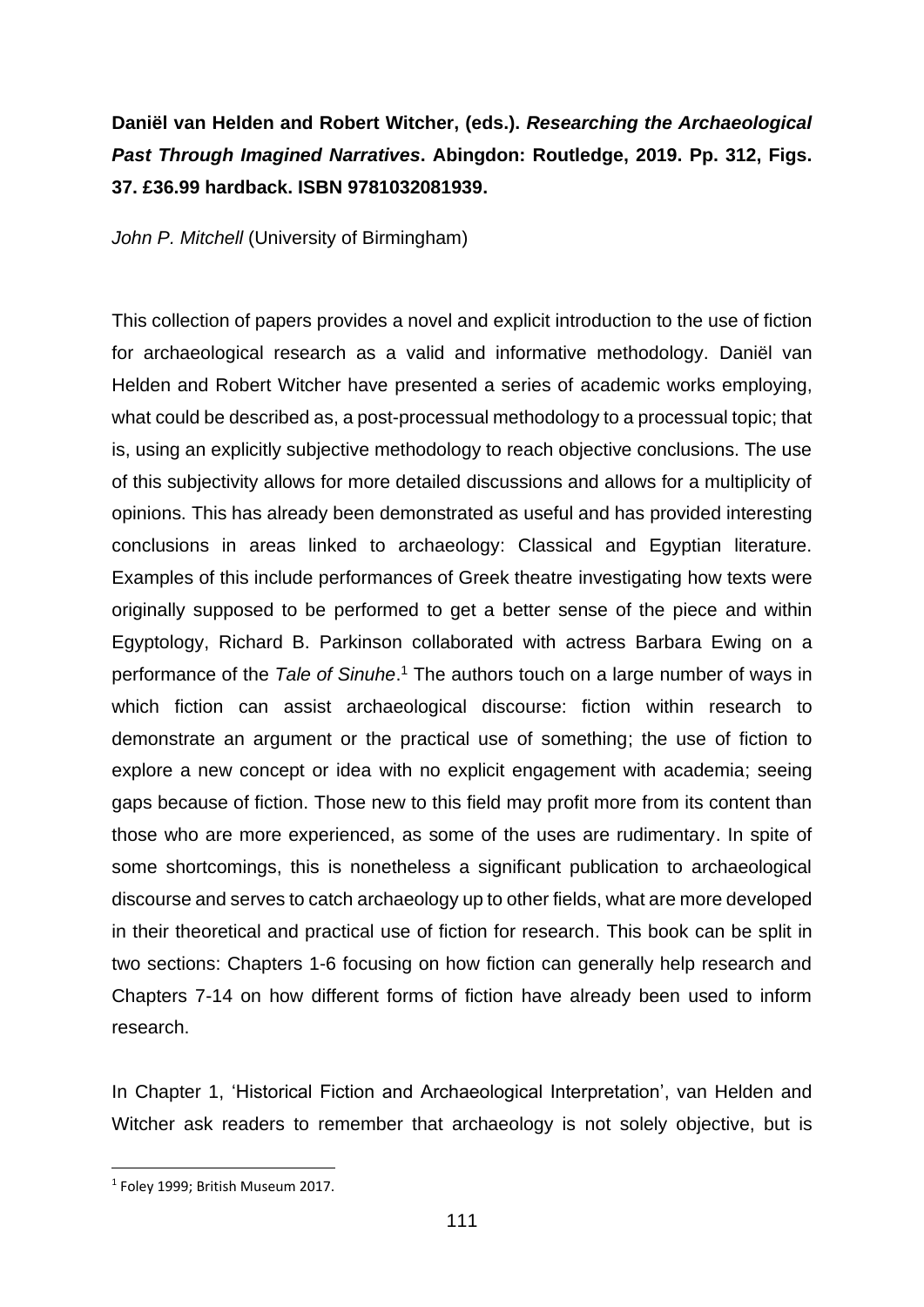inherently a subjective area which employs objective methodologies to reach subjective interpretations. Mortimer Wheeler's 1943 excavation report of Maiden Castle in Dorset is highlighted as one of the most important papers in this area.<sup>2</sup> The examples presented here show the different ways that fiction can be used in research, and presents some similarities to the theories of the Classical Receptionist, Lorna Hardwick, in its two-way nature.<sup>3</sup> This provides an important introduction to this volume as it reminds the reader of the value of using both processualist (a more objective and scientific approach) and post-processualist (a more subjective and interpretive approach) approaches for researching archaeology. In Chapter 2, 'The Cornflakes of Prehistory: Fact, Fiction and Imagination', Caroline Wickham-Jones focuses on the blurring of academic and fictive archaeology and the issues with modern archaeological research. She sees a flaw in modern archaeology: the depersonalisation with the past and how a focus on 'superfluous' rituals distract from the main aim of research – the humans. Wickham-Jones raises the point that all interpretations are fictive in their nature, differing from person to person and changing over time, so making claims that there is no space for subjectivity is simply farcical. Fiction has the power to bring back the people of the past in archaeological discourse. Accordingly, its uses cannot be understated.

Along similar lines and based on their previous partnership with Caroline Wickham-Jones, Margaret Elphinstone writes next about her experience of writing fiction based solely on the archaeology in Chapter 3, 'Voices from the Silence'.<sup>4</sup> She talks about how she has constructed lives in time periods where voices are not heard. Her heavy reliance on experimental archaeology to reconstruct life accurately is surprising but sensible. This is the first of the articles which takes more of an anecdotal way of writing. A similar 'anecdotal' piece by Mark Patton in Chapter 4, who writes 'Beyond Archaeological Narrative: Imagines World of Neolithic Europe', which focuses on his 'translation' of archaeological research into his fictional work. Further highlighting his use of experimental archaeology to provide a fuller view of past worlds - Patton turned to cheese-making and investigated the practicalities of maritime travels to and from Jersey to understand mobility and exchange.

<sup>2</sup> Wheeler 1943.

<sup>&</sup>lt;sup>3</sup> Hardwick 2020.

<sup>4</sup> Elphinstone and Wickham-Jones 2012.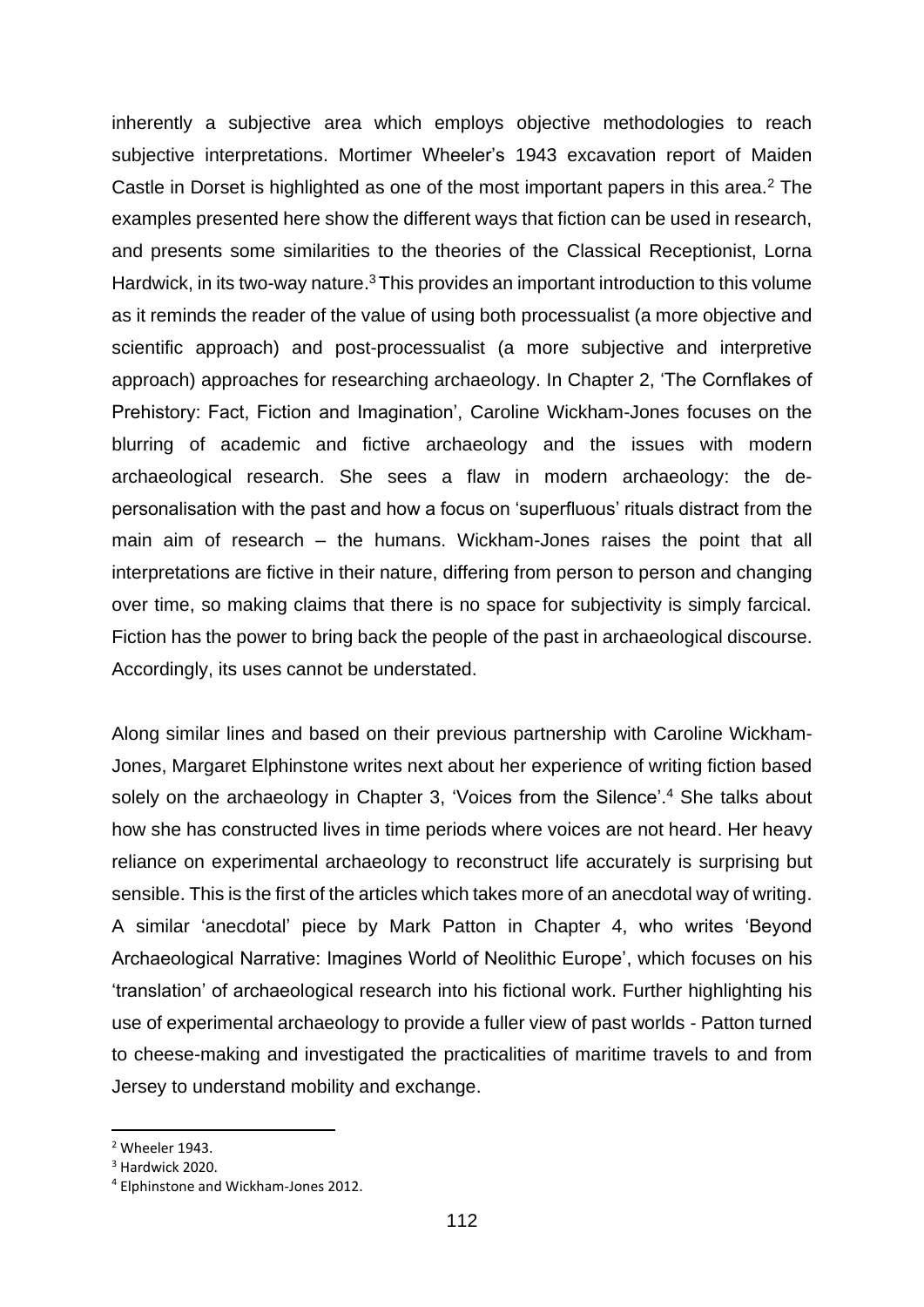In Chapter 5, Don Henson, presents an abbreviated version of his PhD thesis on 'Imagined Realities in Academic and Fictional Accounts of the British Mesolithic'.<sup>5</sup> This fantastic piece of research shows how effectively fiction can and has been used in the past to provide information, whether accurate or not, to non-specialists. He focuses in on Sutton Hoo, a site he is very familiar with, and demonstrates the difficulties around explaining something that is not fully understood by academics to those who expect academics to know all. He also highlights the colonialist, imperialist and gender biases in research in this area, which has manifested itself in fiction. Henson further brings to therefore the dramatized nature of the past in fiction, which can be a hindrance but also can provide nuanced and new perspectives around a period, practice or place.

Chapter 6 provides an interesting yet questionable discussion of empathy in research by van Helden and Witcher, entitled 'Walking in Someone Else's Shoes: Archaeology, Empathy and Fiction'. They rightly point out that there is seemingly a lack of empathy in mainstream research with regards to archaeology. The confused structure within this chapter, with a definition for empathy coming after an exploration of empathy in research, is detrimental to its effectiveness – how can one explore how an idea is used in research without defining what that idea is in the first place. It would have been interesting to have a specialist in empathy from psychology to co-author this chapter, allowing a collaboration of minds to create a paper covering all areas and providing the most thorough overview. Additionally, an engagement with how to conduct empathetic research would have been useful, providing more detailed guidelines and an example to show best practice. Despite these flaws, van Helden and Witcher do highlight something that needs to always be in researchers' minds: does this speak to the people I am researching. or is it, as Wickham-Jones calls, a 'superfluous ritual'? This is something that using fiction as a methodology can ensure: that historical people are the central part of any narrative.

The next section, which focuses on different types of fiction that can be used, ranges from film to poetry to playwriting. The first of these articles, Chapter 7, by Francesco Ripanti and Guilia Osti on 'The Multiverse of Fiction: Exploring Interpretation through Community Archaeology'. this article takes outreach and engaging with the local

<sup>5</sup> Henson 2016.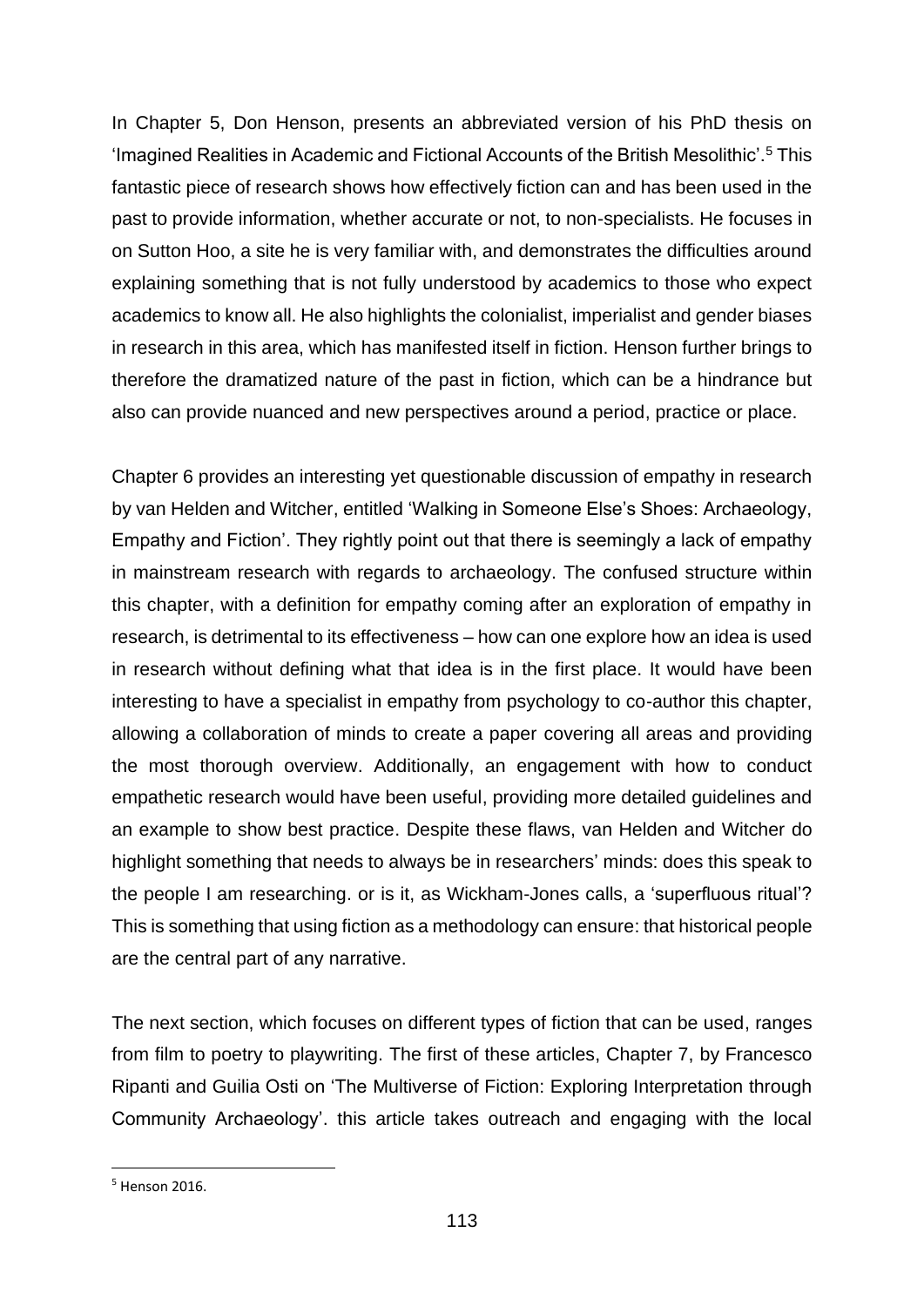community and incorporates it in to research in two ways: docudramas/live performances and writing competitions. This novel and inclusive approach provides a model which is easily replicated with relative ease to engage a local community in excavations. In Chapter 8, 'Entering Undocumented Pasts through Playwriting', James Gibb writes a patronising piece attempting to decolonise Indigenous American archaeology through playwriting, but in doing so perpetuates Eurocentric history of research. Gibb has no ancestral connection to this group of people and is employing a white Western technique to researching them, something he critiques in the rest of his paper. He comes to the conclusion, using this methodology, that more research needs to be done – a relatively obvious conclusion that seems to add little to the field of fiction narratives in archaeology and in this book.

In Chapter 9, Michael Given presents a moving article on 'Encountering the Past through Slag and Storytelling', a story of one of his archaeological excavations on which a local resident shared their experience, in an emotional and starting way, about people behind the slag. It highlights how stories from the local community can shed light on the people behind the archaeology, their own trauma and lives not being so different from those in the past. In Chapter 10 'Writing Wonders: Poetry as Archaeological Method?' by Erin Kavanaugh draws parallels in poetry and archaeology – both having a conceptual yet scientific nature. In a confusing and inaccessible piece, she provides three frames for this methodology: bringing new and outside voices; thematic analyses of evidence; and original ideas that goes above and beyond traditional thinking. Giacomo Savani and Victoria Thompson write in Chapter 11, 'Ambiguity and Omission: Creative Mediation of the Unknowable Past', continue discussions of fiction already present in archaeological research, resulting in their short vignette at the end of the article. They combine their skills, one as a specialist in visual art and the other in textual narrative, to demonstrate further the kind of decisions that are made in the creative process. They modelled this off archaeological reports – the utilization of a combination of different specialities from a wide range to areas to paint a picture of the site.

Following on from this, Fiona Hobden in Chapter 12 writes a fascinating piece on 'Spartacus: Blood and Sand (STARZ, 2010): A Necessary Fiction?', in which she plays with the dichotomy of accuracy and entertainment – how being too accurate removed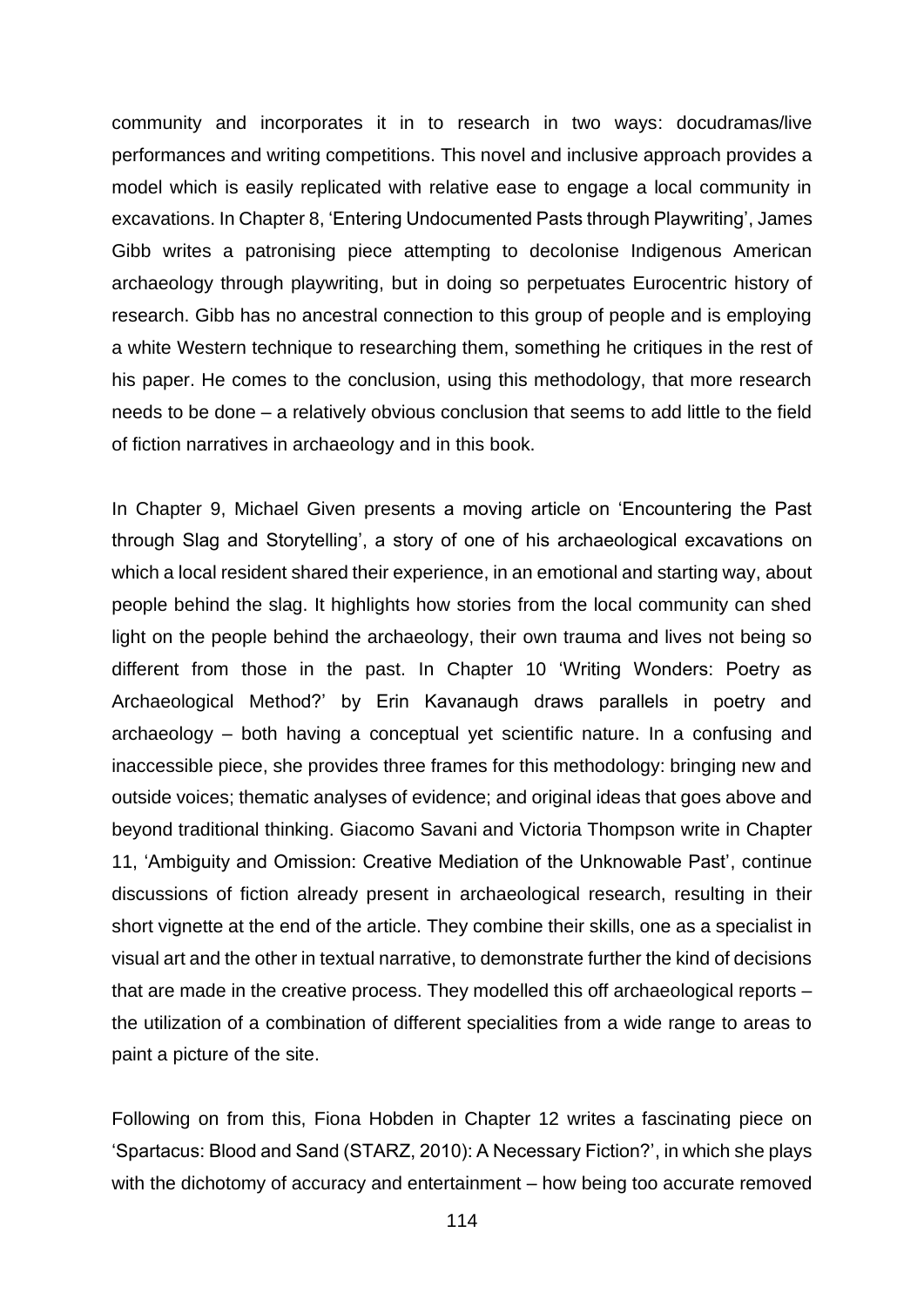the entertaining aspect of the fiction, and visa versa. Pop culture plays with misconceptions related to archaeology frequently, for example, the reputation of Romans and their lack of sex being quite the opposite in reality. Continuing on from this reception theme, Joanna Paul, a well renowned Classical Receptionist, writes about the potential archaeology has to offer her field in Chapter 13, 'Archaeology, Historical Fiction and Classical Reception Studies'. There does seem to be a focus on more traditional classical reception – with mention of literature and Margaret Atwood's 2005 novel *The Penelopiad* and not enough attention paid to the archaeology of Pompeii in Paul's writing. Nonetheless, Paul provides a position for archaeology in reception studies: an improver of the record, or to fill the gaps. Here, more focus could have been paid to prehistoric archaeology and its exploration in pop culture. Andrew Elliott challenges the vitalness of the accuracy that academics believe is so important for modern conceptions of their field in his article 'Imagining the Past Through Film and Cultural Studies' in Chapter 14. He posits that because historical narratives are so heavily debated in academia, the expectations on non-specialist directors, screenwriters and producers to accurately portray a period is almost impossible. Even when details are confirmed by academics, these ideas often come from contemporary elitist perspectives, making them inherently flawed. Elliott provides a valid point here, but the intrinsically subjective nature of history and archaeology, as stated multiple times throughout this book, challenges his critique. A collaboration between academics and non-specialists is vital for accurate and entertaining pieces of media and a lack of collaboration is a weakness on both sides that needs fixing.

Adrian Praetzellis writes the conclusionary article for this edited volume in Chapter 15, 'Archaeological Narrative and Humour in a Post-Truth World: The Obligatory Sum-Up Article'. He correctly picking out multiple themes that run throughout: narrative as method, empathy whilst keeping objective, artistic expression and the risks and advantages of using imagined narratives. This book will be the first of many publications discussing the use of fiction in archaeological research and discourse. Henson, Ripanti, Osti and Given are particular credits to this volume, providing novel and exciting approaches to studying the past accompanied by strong examples and methodologies. Despite the several flaws present in this edited book, it provides an interesting starting point for using fiction as a method for archaeological investigation. One would hope broader and more detailed discussions will flourish from this book,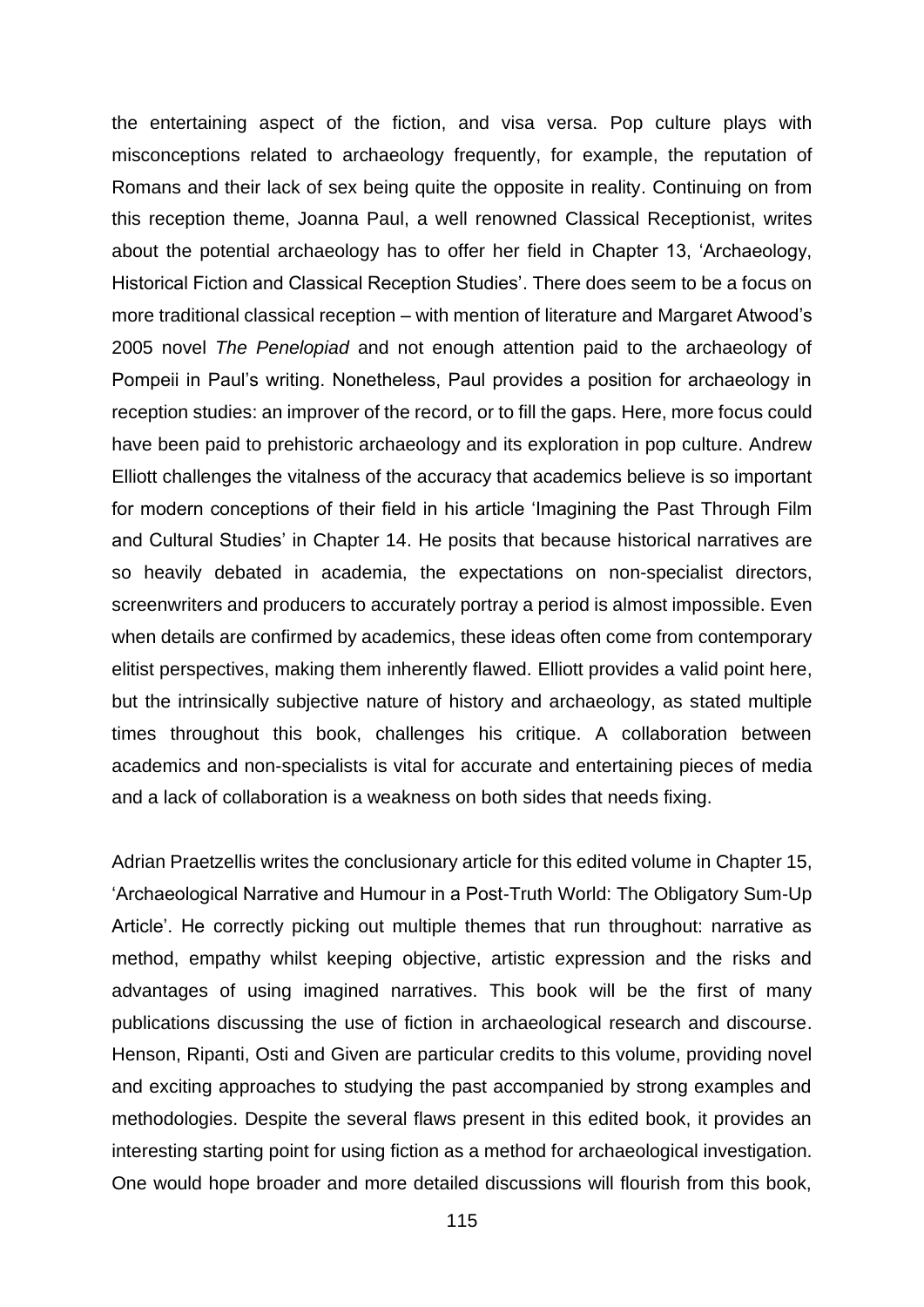with even newer and more novel approaches appearing. In future volumes, these themes could have been split into two separate books – one on using fiction in archaeology and another using fiction for archaeology. In the former, introducing fiction as an archaeological methodology into different geographical centres of archaeology and different kinds of archaeology – environmental, anthropological, landscape – more explicitly could be an interesting way to introduce this methodology to the field more, as well as providing clear ways to do put it into practice. In the latter, more engagement could be made with classical reception theories and other areas of culture which can present gaps in research or in the dissemination of archaeological research. For example, engaging with children's literature and media could highlight some key areas that need improvement in research and also see some of the ways authors and content creators get past these barriers.